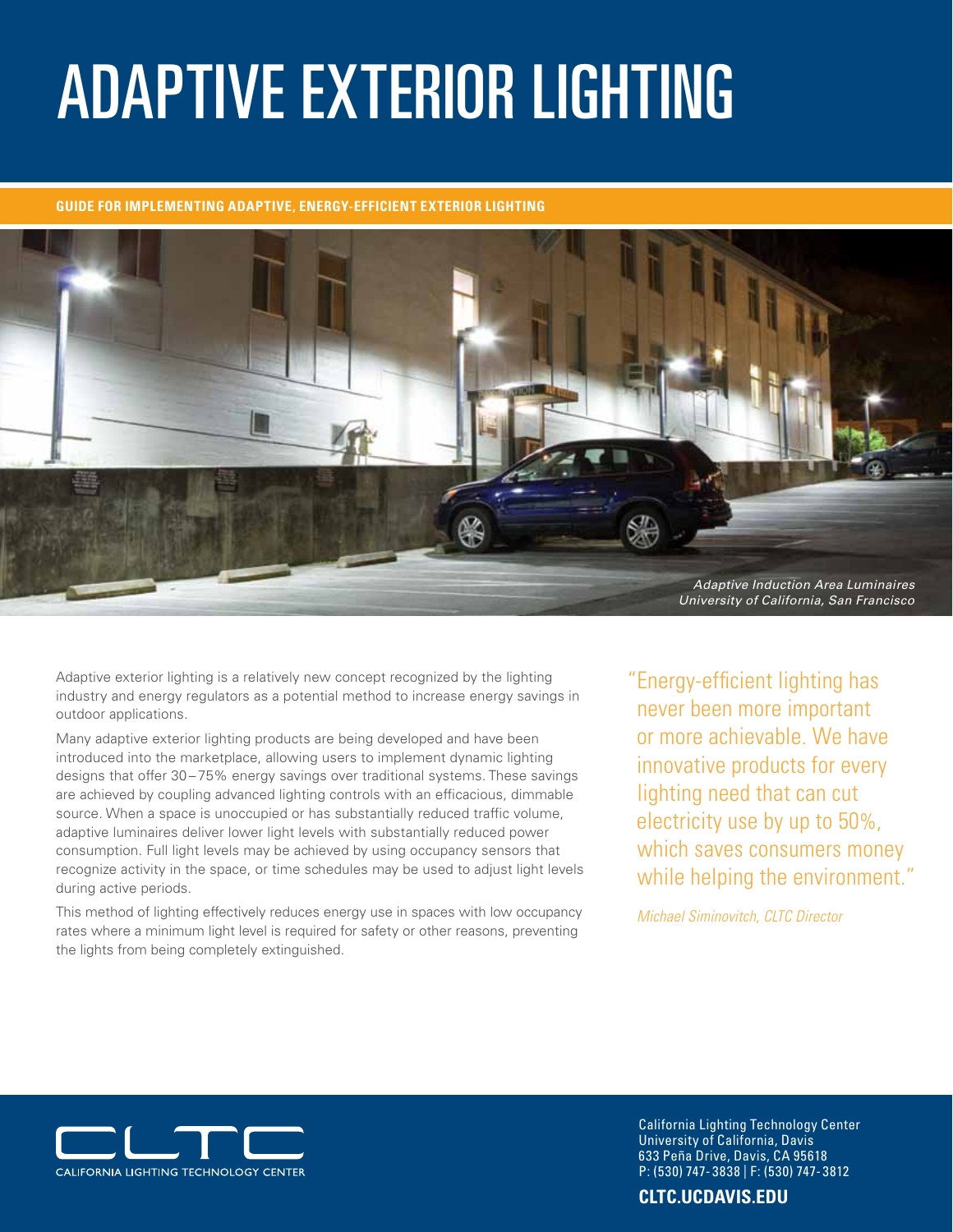## **BEST PRACTICES FOR adaptive EXTERIOR LIGHTING**

The following characteristics represent the best-practice implementation of an adaptive exterior lighting design:

- **∙** Time clocks or fixture-integrated photocontrols should dim and extinguish luminaires when sufficient daylight is available.
- **∙** Luminaires should use long-life sources to reduce maintenance and recycling requirements.
- **∙** Cutoff or full-cutoff luminaires should be used whenever possible.
- **∙** Sources should have correlated color temperatures below 6000 K. Consider 4000K or below for residential areas.

## **TYPES OF Adaptive EXTERIOR LIGHTING**

Many manufacturers offer adaptive exterior luminaires for numerous applications. Fixture styles include street lights, shoebox luminaires, canopy lights, wall packs, bollards, and post-top luminaires. Some luminaires have fixture-integrated occupancy sensors and photocontrols, others use pole- or building-mounted controls, and some use intelligent algorithms to selectively lower light levels based on time of day. A key component of this technology is the inclusion of a dimmable source. Appropriate sources include fluorescent, induction, some ceramic or standard metal halide lamps using electronic ballasts, and LEDs. A dimmable source is necessary to accommodate light level reductions during vacant hours and quick switching between high and low modes.

Full-cutoff roadway & area luminaires









## **Is Your Project Right For Adaptive exterior Lighting?**

When implementing an adaptive exterior lighting project, it is important to follow an established procedure to ensure the inclusive evaluation of existing (in retrofit applications) and new lighting designs. This allows for a documented comparison of pre- and post-retrofit light levels, energy consumption, emissions reductions, and economic impacts. One important reason to document multiple lighting comparisons is to enable the project's participation in incentive programs often offered by local governments or utilities. The following procedure outlines steps for implementing a successful adaptive exterior lighting project:

- **1.** Identify areas appropriate for adaptive exterior lighting
- **2.** Evaluate the existing lighting system
- **3.** Evaluate appropriate technologies for project needs
- **4.** Conduct professional lighting layout
- **5.** Perform economic evaluation
- **6.** Choose final product to implement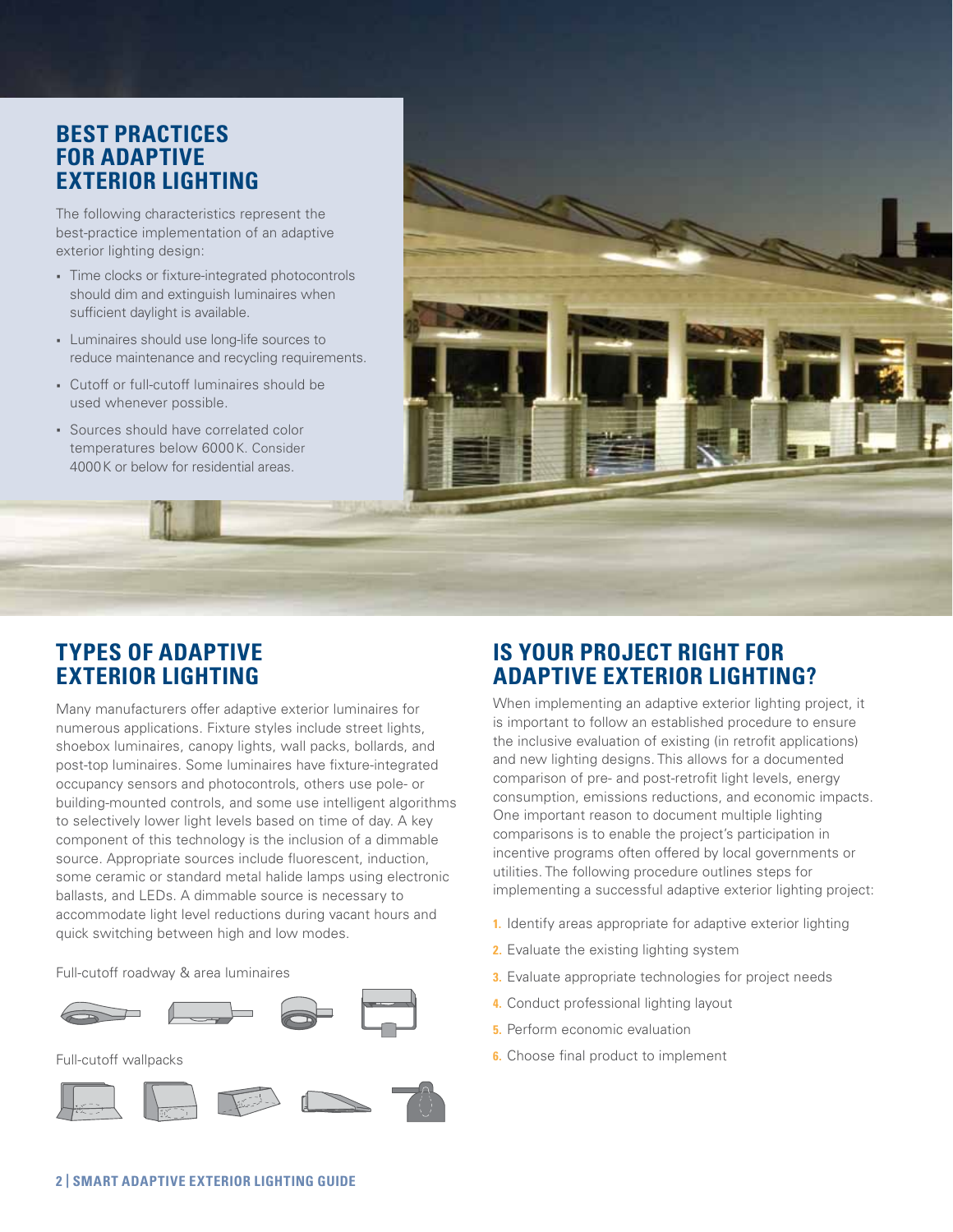

#### **Identify areas appropriate for adaptive exterior lighting**

Areas appropriate for adaptive exterior lighting typically have one or more of the following characteristics:

- **∙** Low-to-medium occupancy rate
- **∙** Space requires minimum illumination, regardless of occupancy, for safety or wayfinding
- **∙** Pole or mounting height for luminaires is less than 30' high
- **∙** Pole or luminaire spacing is less than 100' apart
- **∙** Landscaping is minimal to reduce sensor obstructions and maintain appropriate light levels

#### **Evaluate the existing lighting system**

Pre-retrofit lighting audits can help determine the appropriate adaptive retrofit for the space. For instance, certain existing technologies might undergo only retrofits for controls and the ballast/driver/generator, as opposed to a full fixture replacement. This would apply in a scenario where dimmable sources already have been installed, but lack controls. An audit also allows for an accurate economic evaluation and light level comparison for the pre- and post-retrofit systems. The following list outlines the items to note during an audit.

- **∙** Condition of the existing fixtures. Items to note: age, location (including height and spacing), lens coloration, fixture cleanliness, environment (e.g., dry, wet, humid), color rendering ability of lamps, surrounding landscape
- **∙** Model and manufacturer of existing fixtures; this allows for photometric files to be obtained for comparative modeling
- **∙** Lamp and ballast type, including wattages
- **∙** Typical usage patterns, including:

Hours of business operation for commercial or industrial spaces

Hours of operation for the lighting system, including schedules for existing controls such as time clocks, energy management systems, or photocells

- **∙** Light levels at grade, measured with an illuminance meter
- **∙** Recommended practices provided by the Illumination Engineering Society (IES) for various applications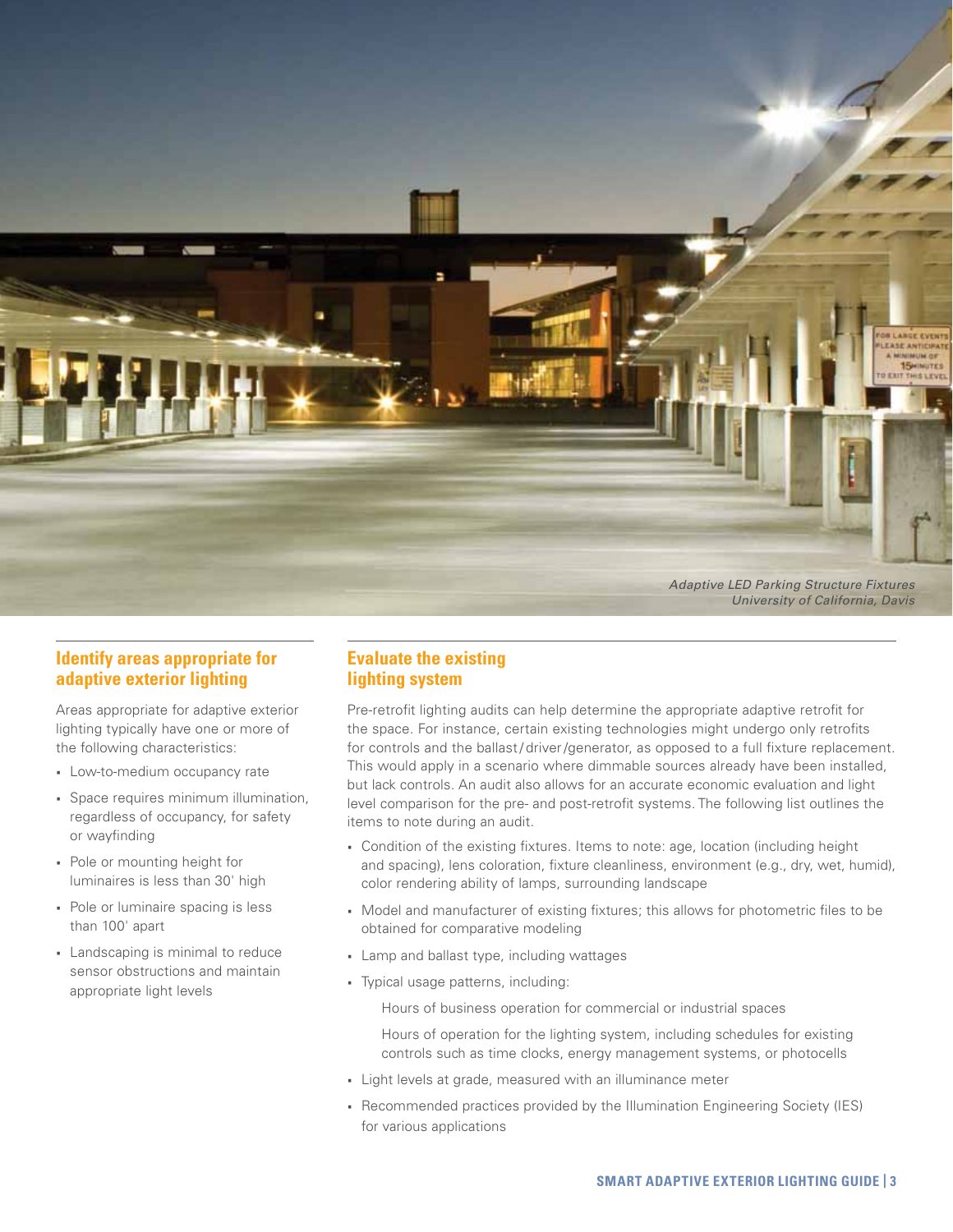#### **Evaluate appropriate technologies for project needs**

After the audit, evaluate adaptive exterior lighting technologies that will address the project's needs and determine which will offer the best set of benefits for the application. First, identify the project's needs:

- **∙** What are the color temperature and color rendering requirements?
- **∙** What are the national and local code requirements? (e.g., cutoff, glare reduction, pole height)
- **∙** What distribution type best fits the space?
- **∙** What user patterns are typical of the space being retrofitted?
- **∙** What type of adaptive strategy is best for the project? (e.g., occupancy or schedule-based dimming)
- **∙** What type of occupancy/vacancy controls best suit the space? (e.g., passive infrared, ultrasonic, dual-technology)
- **∙** What is the geometry of the space being retrofitted? Will the design incorporate daylight?
- **∙** What are the budget restrictions?

Based on the answers, the most appropriate technologies for the space should be determined. It is helpful to use the iterative economic evaluation step in conjunction with determining the technology to ensure that the project will produce the anticipated savings from the retrofit.



#### **Sensor integration**

An appropriate occupancy/vacancy sensor is required for many types of adaptive exterior lighting retrofits to effectively trigger high and low light levels. Each sensor has a maximum distance in which it can detect movement. The distance between fixtures and mounting height will be predetermined by the existing poles in the space and will affect the type of sensor chosen for the space.

- **∙ Passive Infrared Radiation (PIR)**: Detects changes in heat by comparing background heat to the heat emitted by new occupants in a space.
- **∙ Ultrasonic (US)**: Detects changes in high-frequency waves and measures the distance to the nearest object by timing the wave's return to the sensor.
- **∙ Dual Technology (DT)**: Detects movement through both PIR and US technologies.
- **∙ Microwave**: Detects changes in ultra-high frequency radio waves, also known as microwaves, when new occupants enter the space.
- **∙ Audio-Based (Microphonics)**: Detects audible sounds made by new occupants in the space.

Exterior sensors should use PIR or microwave technology because ultrasonic and audio-based sensors can be triggered by small animals or weather.

#### **Conduct professional lighting layout**

Once the potential technologies have been identified, a lighting designer should conduct a professional lighting layout for the space. Qualified designers—typically employed by electrical contractors, architectural firms, and design firms—can perform accurate lighting layouts. It is important to request a list of the professional's previous designs as reference material; local spaces are preferred so the sites can be evaluated.

An experienced lighting professional will take all of the space parameters into consideration when modeling the new lighting system. This includes photosensor location if applicable and confirmation of appropriate light levels when fixtures are mounted at the specified height. If needed, the lighting designer also should provide a pre-existing lighting system design from the audit information.

The lighting layout step is best approached as an iterative process, evaluating each potential technology and determining which option offers the right combination of distribution and light intensity for the needs of the space.

#### **Perform economic evaluation**

Using the information from the previous steps, perform an economic evaluation of the proposed retrofit. From this evaluation, determine the life-cycle cost of potential technologies. A life-cycle analysis takes all costs and benefits into consideration, from production to destruction.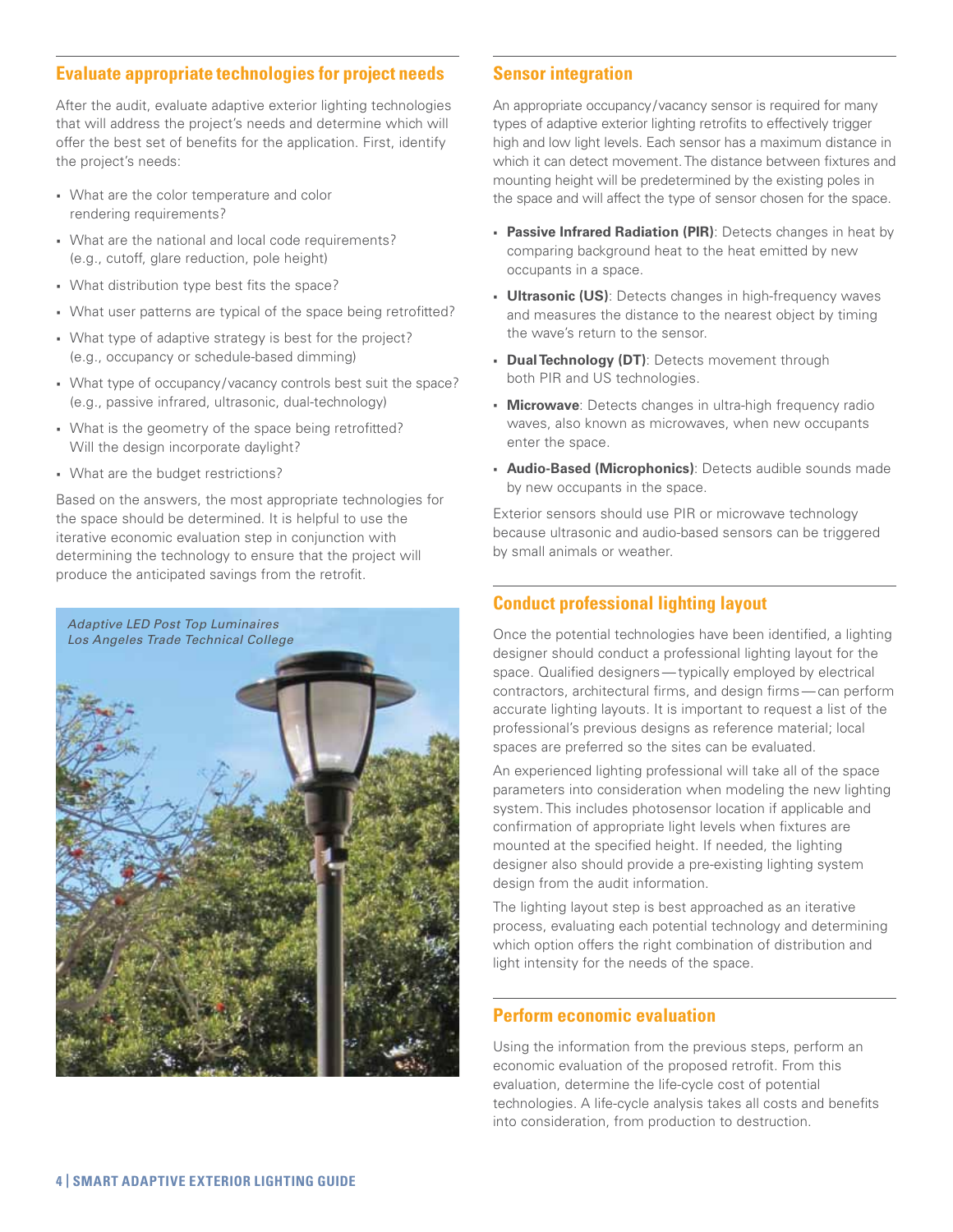| <b>TABLE 1 - EXTERIOR LIGHTING: SOURCE TECHNOLOGIES</b> |              |                                       |                  |            |                  |                 |  |  |  |
|---------------------------------------------------------|--------------|---------------------------------------|------------------|------------|------------------|-----------------|--|--|--|
| Lamp type                                               | Demand (W)*  | <b>Source efficacy</b><br>$(LPW)$ *** | CCT(K)           | <b>CRI</b> | Lifetime (hours) | <b>Price</b>    |  |  |  |
| <b>HIGH PRESSURE SODIUM</b>                             | $70 - 400$   | $80 - 120$                            | $1,900 - 2,200$  | $22 - 70$  | 15.000-40.000    | \$\$            |  |  |  |
| <b>LOW PRESSURE SODIUM</b>                              | $55 - 180$   | $130 - 170$                           | 1.700-1.800      |            | 16.000 - 18.000  | \$\$            |  |  |  |
| <b>CERAMIC METAL HALIDE</b>                             | $70 - 400$   | $75 - 110$                            | $3.000 - 4.200$  | $80 - 94$  | 10.000-24.000    | $$5 - $55$      |  |  |  |
| <b>METAL HALIDE</b>                                     | $70 - 400$   | $40 - 70$                             | $3.000 - 4.200$  | $60 - 80$  | 10.000 - 20.000  | \$\$            |  |  |  |
| <b>MERCURY VAPOR</b>                                    | $75 - 1.000$ | $20 - 40$                             | $3.200 - 6.700$  | $15 - 50$  | 16.000-24.000    | \$\$            |  |  |  |
| <b>CFL</b>                                              | $20 - 70$    | $80 - 85$                             | $2.700 - 5.000$  | $80 - 85$  | $6.000 - 20.000$ | $\mathcal{L}$   |  |  |  |
| <b>INDUCTION</b>                                        | $70 - 250$   | $50 - 85$                             | $3.500 - 5.000$  | $80 - 85$  | 100.000          | $$5 - $55$      |  |  |  |
| LED                                                     | $40 - 250**$ | Up to 130                             | $2.700 - 10.000$ | $50 - 80$  | 35.000-50.000    | \$\$\$-\$\$\$\$ |  |  |  |

NOTE: The numbers in this chart were compiled when this guide was created and continue to change as technology improves. \* Typical size of lamps used in exterior applications.

\*\* Typical size of LED luminaires used in exterior applications; luminaire contains multiple LEDs.

\*\*\* Based on initial lumens, system efficacy should be determined and is dependent on the specific fixture style, ballasts, and drivers employed.

## **PIER solutions for Parking [Lots And Garages](http://cltc.ucdavis.edu/images/documents/catalogs_spec_sheets/2010_pier_catalog_lots_and_garages.pdf)**

The California Energy Commission's Public Interest Energy Research (PIER) program compiled a catalog of products used in PIER demonstrations in parking lots and garages. Download the catalog at **[cltc.ucdavis.edu/content/blogcategory/118/437](http://cltc.ucdavis.edu/content/blogcategory/118/437)**

This includes additional savings beyond energy that the retrofit will provide, compared to the typical system. Usual reduced costs are derived from the following items:

- **∙ Reduced materials cost**: Reduced equipment replacements based on extended life of new technologies plus savings due to reduced hours of operation of the lighting system. See Table 1 for technology lifetime breakdown. Use low end of lifetime expectancy for life-cycle cost analysis. Use the manufacturer specified lifetime of existing and new technologies to determine savings.
- **∙ Reduced labor costs**: Reduced costs associated with fixture cleaning, relamping, and reballasting over the course of the evaluation period.
- **∙ Reduced recycling costs**: Reduced storage and recycling costs from transition to sustainable and / or long-life sources.
- **∙ Rebates and incentives**: Specific funding sources offer different levels of savings. Cash flows should be evaluated to determine which options offer greater impact when multiple sources are being assessed for the project.

The IES provides RP-31, the Recommended Practice for the Economic Analysis of Lighting, which outlines multiple approaches for completing an economic evaluation. Worksheet 2: Life-Cycle Cost/Benefit Analysis provides one method for performing a comprehensive economic analysis. In addition, consider costs to bring the existing system up to "new" operating levels. Costs include cleaning and relamping existing fixtures. This exercise should be included to allow for an accurate comparison between two "new" systems, rather than comparing a new system to a depreciated baseline.

#### **Choose final product for implementation**

After evaluating the potential technologies for the space undergoing a retrofit, the final product should be chosen based on the general needs of the project, professional lighting layout, and the economic analysis of the potential technologies. Additional funding requirements should be considered to ensure compliance with grant or rebate programs.



**Smart Adaptive Exterior Lighting Guide | 5**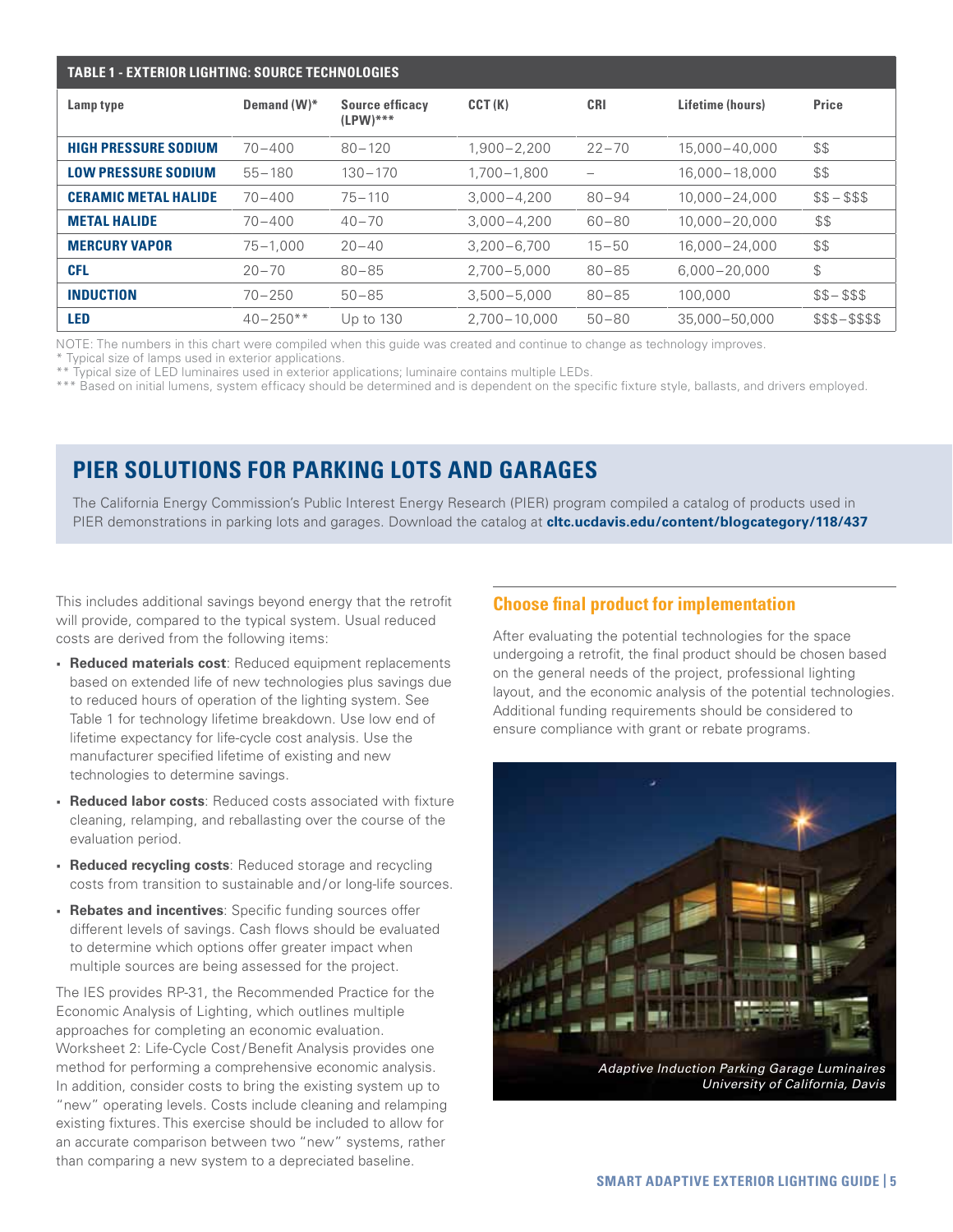

## **Worksheet 1 – Lighting system power and energy use estimation**

| 1. Compute the total power (kW) used by the existing system.                        |                                                    |                                       |                     |                                      |                  |                                        |                                 |  |  |
|-------------------------------------------------------------------------------------|----------------------------------------------------|---------------------------------------|---------------------|--------------------------------------|------------------|----------------------------------------|---------------------------------|--|--|
|                                                                                     | <b>EXISTING LAMP OR</b><br>LUMINAIRE WATTAGE       |                                       |                     | NUMBER OF LAMPS TOTAL POWER CONSUMED |                  |                                        |                                 |  |  |
|                                                                                     | W<br>$\times$                                      |                                       | $lamps =$           |                                      | W                |                                        |                                 |  |  |
| 2. Compute the total energy (kWh) consumed annually by the existing system.         |                                                    |                                       |                     |                                      |                  |                                        |                                 |  |  |
|                                                                                     | <b>TOTAL POWER CONSUMED</b><br>BY SYSTEM LUMINAIRE | <b>HOURS OF USE</b><br><b>PER DAY</b> |                     | DAYS OF USE<br><b>PER WEEK</b>       |                  | <b>WEEKS OF USE</b><br><b>PER YEAR</b> | <b>TOTAL ENERGY</b><br>CONSUMED |  |  |
|                                                                                     | W<br>$\times$                                      |                                       | hrs/day<br>$\times$ |                                      | days/wk $\times$ | $wks/yr =$                             | kWh/yr                          |  |  |
| 3. Compute the total energy cost (dollars) annually to operate the existing system. |                                                    |                                       |                     |                                      |                  |                                        |                                 |  |  |
|                                                                                     | <b>TOTAL ENERGY CONSUMED</b>                       | <b>ENERGY RATE</b>                    |                     | <b>TOTAL COST</b>                    |                  |                                        |                                 |  |  |
|                                                                                     | kWh/yr<br>$\times$                                 |                                       | \$/kWh<br>$=$       |                                      | $\frac{f}{f}$    |                                        |                                 |  |  |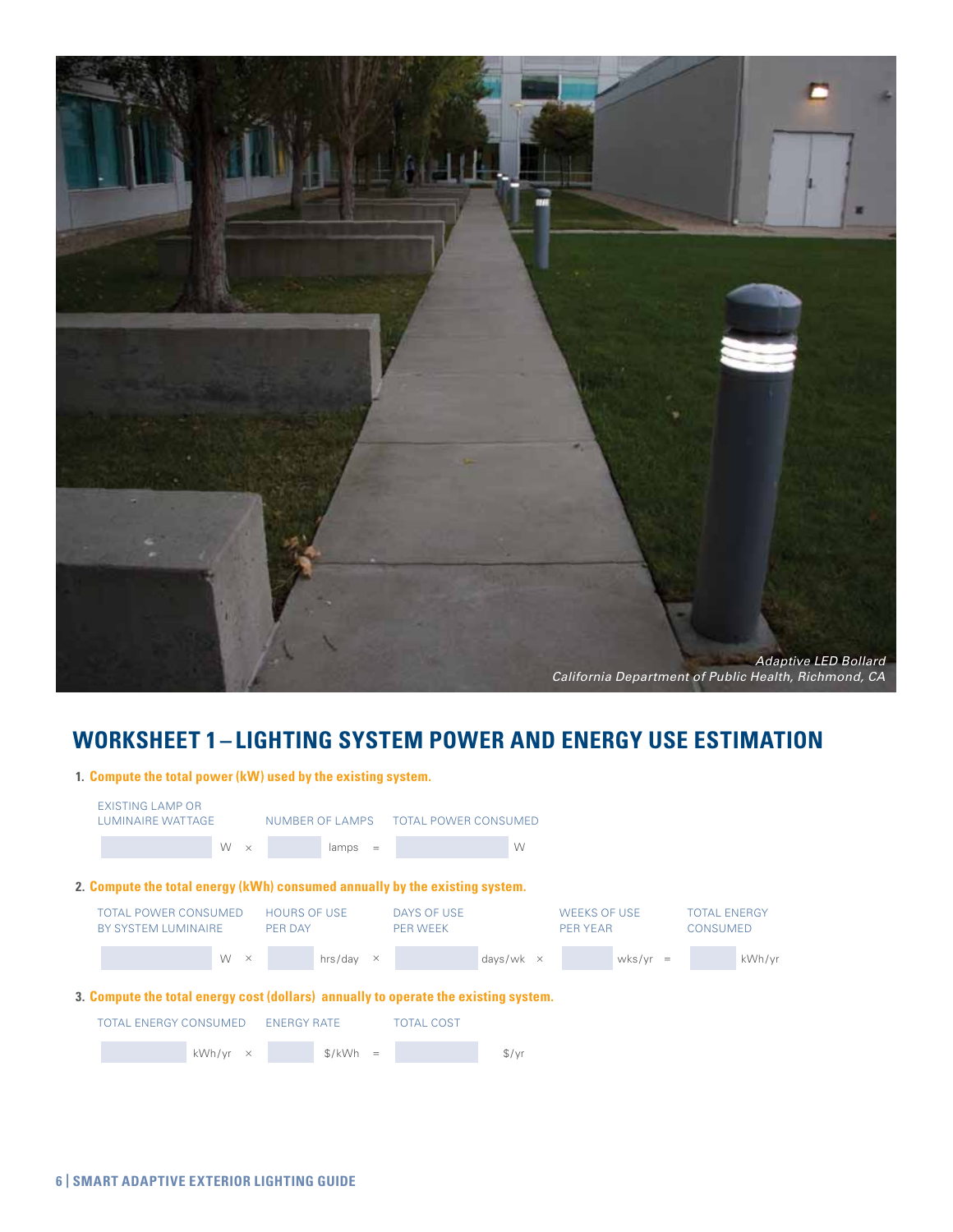## **Worksheet 2 – Life-Cycle Cost / Benefit Analysis**

| <b>INITIAL COSTS</b>                                                                                                                                                                                                                                                                                                                                                                                         | <b>SYSTEM1</b>  | SYSTEM <sub>2</sub> |
|--------------------------------------------------------------------------------------------------------------------------------------------------------------------------------------------------------------------------------------------------------------------------------------------------------------------------------------------------------------------------------------------------------------|-----------------|---------------------|
| 1. Lighting system-initial installed costs, all parts and labor (dollars)<br>An estimate is prepared for material and labor of the installation.                                                                                                                                                                                                                                                             |                 |                     |
| 2. Total power used by lighting system (kW)<br>Connected load of the lighting system, including ballasts and transformers, if any.                                                                                                                                                                                                                                                                           |                 |                     |
| 3. Utility rebates (enter a financial incentive as a negative number) (dollars)<br>To reduce peak demand, electric utility companies in the United States may offer incentives<br>for end users who retrofit or install energy-efficient lighting equipment in their buildings.                                                                                                                              |                 |                     |
| 4. Other first costs generated by the presence of the lighting systems (dollars)<br>Include any other differential costs, such as insulation, solar power, or tax credits.                                                                                                                                                                                                                                   |                 |                     |
| 5. Initial taxes (dollars)<br>Usually 6-8% of the initial cost (Line 1).                                                                                                                                                                                                                                                                                                                                     |                 |                     |
| 6. Total costs (dollars)<br>The sum of lines 1, 3, 4, and 5.                                                                                                                                                                                                                                                                                                                                                 |                 |                     |
| 7. Installed cost per square foot (dollars)<br>The installed cost per square foot.                                                                                                                                                                                                                                                                                                                           |                 |                     |
| 8. Watts of lighting per square foot (w/ft <sup>2</sup> )<br>Watts per square foot, also known as the power density.                                                                                                                                                                                                                                                                                         |                 |                     |
| 9. Residual (salvage) value at end of economic life (dollars)<br>The amount the system will be worth at the end of its economic life (as scrap, for example).<br>Use the same life for each system under comparison. Note that this value is negative if<br>money is received for the salvage; it is positive if a cost is incurred to dispose of the system<br>at the end of its life.                      |                 |                     |
|                                                                                                                                                                                                                                                                                                                                                                                                              |                 |                     |
| <b>ANNUAL POWER AND MAINTENANCE COSTS</b>                                                                                                                                                                                                                                                                                                                                                                    | <b>SYSTEM 1</b> | SYSTEM <sub>2</sub> |
| 1. Luminaire energy (operating hours $\times$ kW $\times$ \$/kWh) (dollars)<br>The number of operating hours and cost per kWh depends on occupancy schedules and<br>local power rates. Ten hours a day, five days a week, 52 weeks per year represents<br>2,600 hours. In the United States, the average energy cost for commercial, institutional,<br>and industrial customers is \$0.08 to \$0.09 per kWh. |                 |                     |
| 2. Other annual costs generated by the lighting system (dollars)<br>Other costs may include costs to maintain the lighting system.                                                                                                                                                                                                                                                                           |                 |                     |

## **3. Cost of lamps annually (dollars)**

The cost of lamps per year depends on the relamping strategy. If spot relamping is used, then the lamp cost per year is figured from this formula:

lamp cost per year = (labor and lamp cost for spot replacement of one lamp)  $\times$  (number of lamps in the system) (lamp life) / (annual burning hours)

#### **4. Other annual costs generated by the lighting system (dollars)**

To annualize ballast costs, use:

ballast cost per year = (cost to replace one ballast)  $\times$  (number of ballasts in the system) (ballast life) / (annual burning hours)